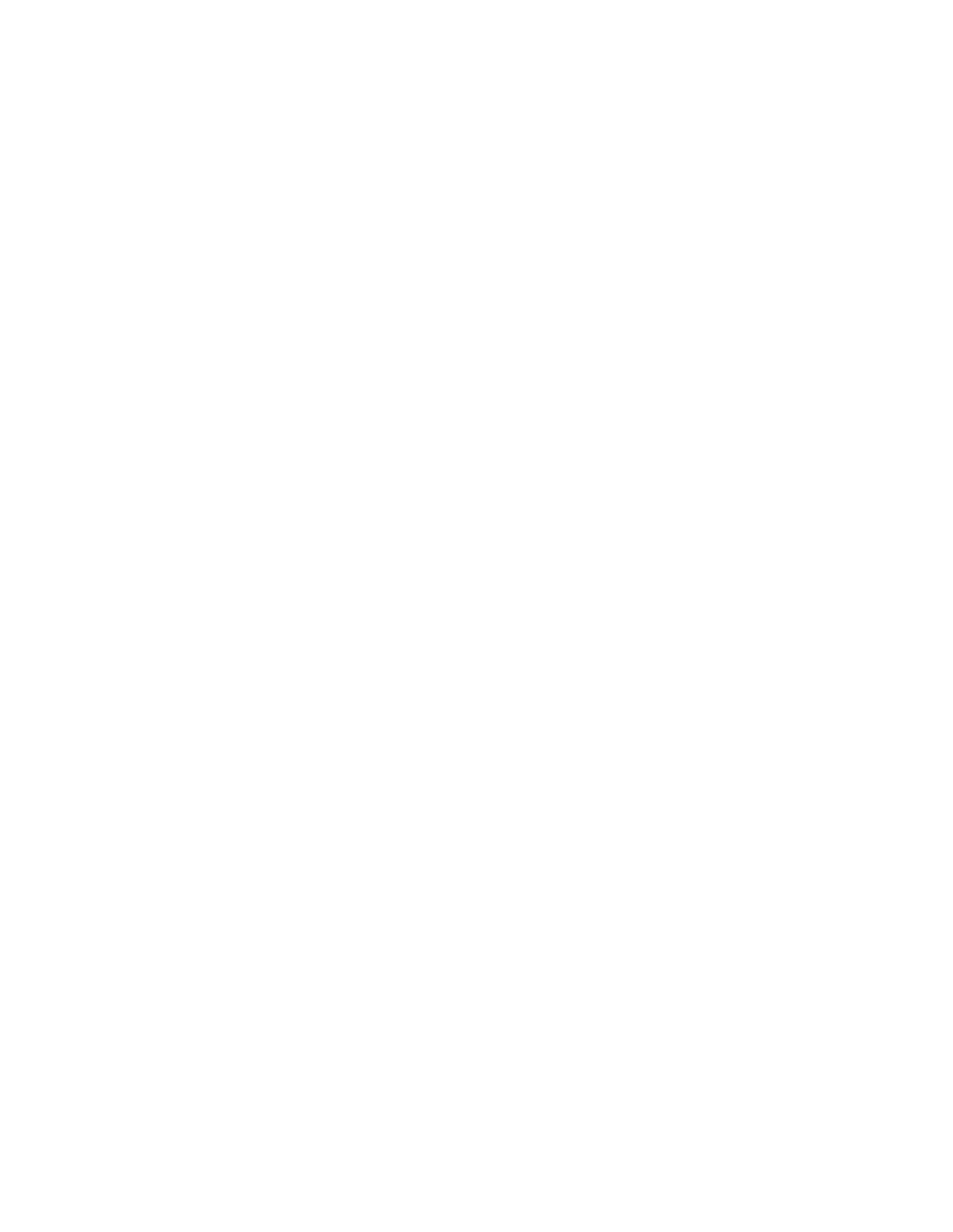## CONTENTS

| A        | <b>PMT MEETING #1</b>             | $\overline{5}$ |
|----------|-----------------------------------|----------------|
| B        | <b>PMT MEETING #2</b>             | 35             |
| C        | <b>PMT MEETING #3</b>             | 107            |
| D        | <b>PMT MEETING #4</b>             | 183            |
| E        | <b>PMT MEETING #5</b>             | 231            |
| F        | <b>PMT MEETING #6</b>             | 265            |
| G        | <b>PMT MEETING #7</b>             | 299            |
| H        | <b>PMT MEETING #8</b>             | 341            |
| I        | <b>PAC MEETING #1</b>             | 385            |
| J        | <b>PAC MEETING #2</b>             | 505            |
| K        | <b>PAC MEETING #3</b>             | 591            |
| L        | <b>PIM #1 SUMMARY</b>             | 675            |
| M        | <b>PIM #2 SUMMARY</b>             | 843            |
| N        | <b>TRAFFIC COUNTS</b>             | 1203           |
| $\bf{0}$ | <b>CRASH DATA</b>                 | 1297           |
| P        | <b>TRAVEL DEMAND MODEL OUTPUT</b> | 1303           |